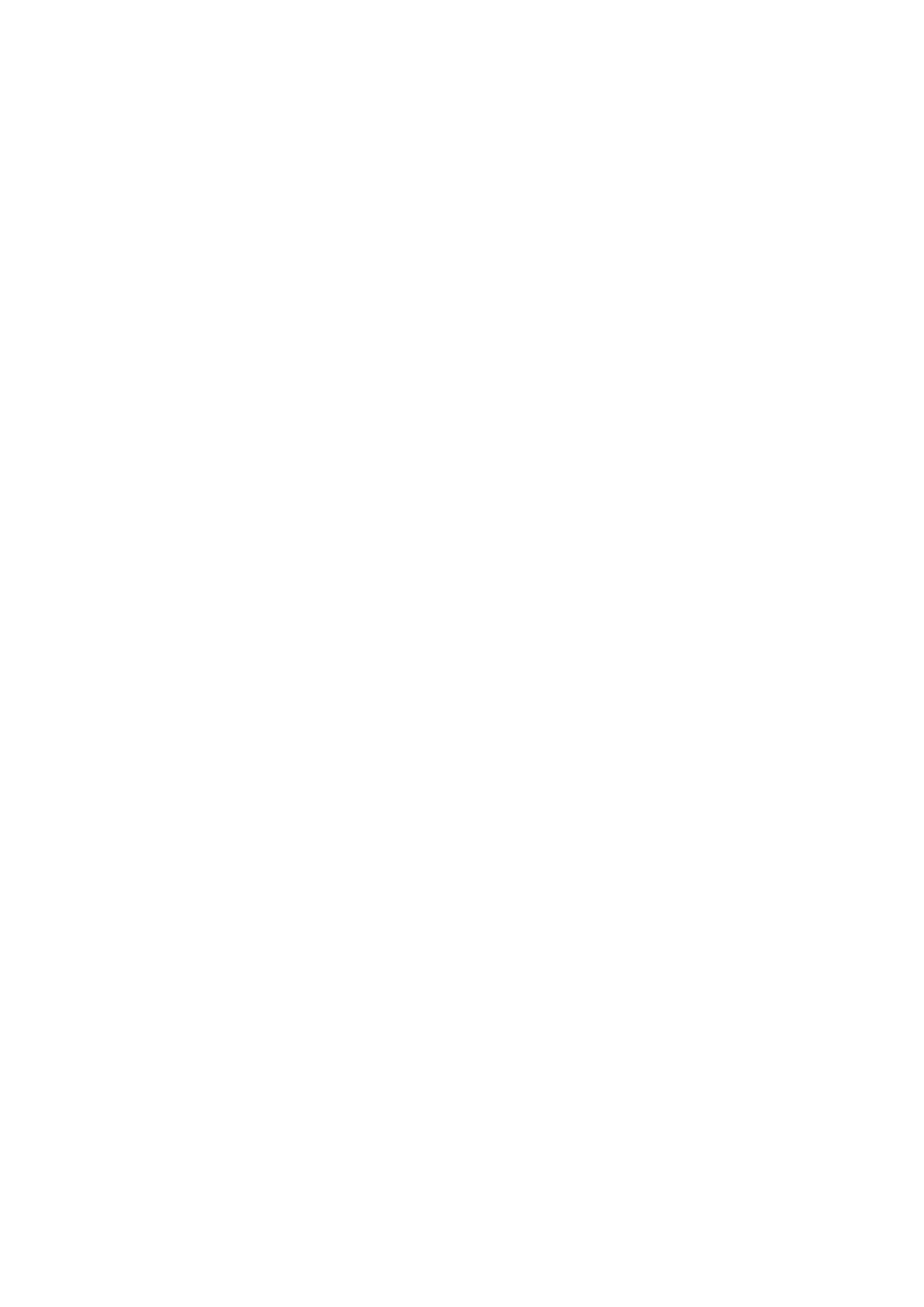

Australian Capital Territory

# **Crimes Amendment Act 2001 (No 2)**

**No 75 of 2001** 

An Act to amend the *Crimes Act 1900*

*Notified under the Legislation Act 2001 on 14 September 2001 (see www.legislation.act.gov.au)* The Legislative Assembly for the Australian Capital Territory enacts as follows:

Authorised by the ACT Parliamentary Counsel—also accessible at www.legislation.act.gov.au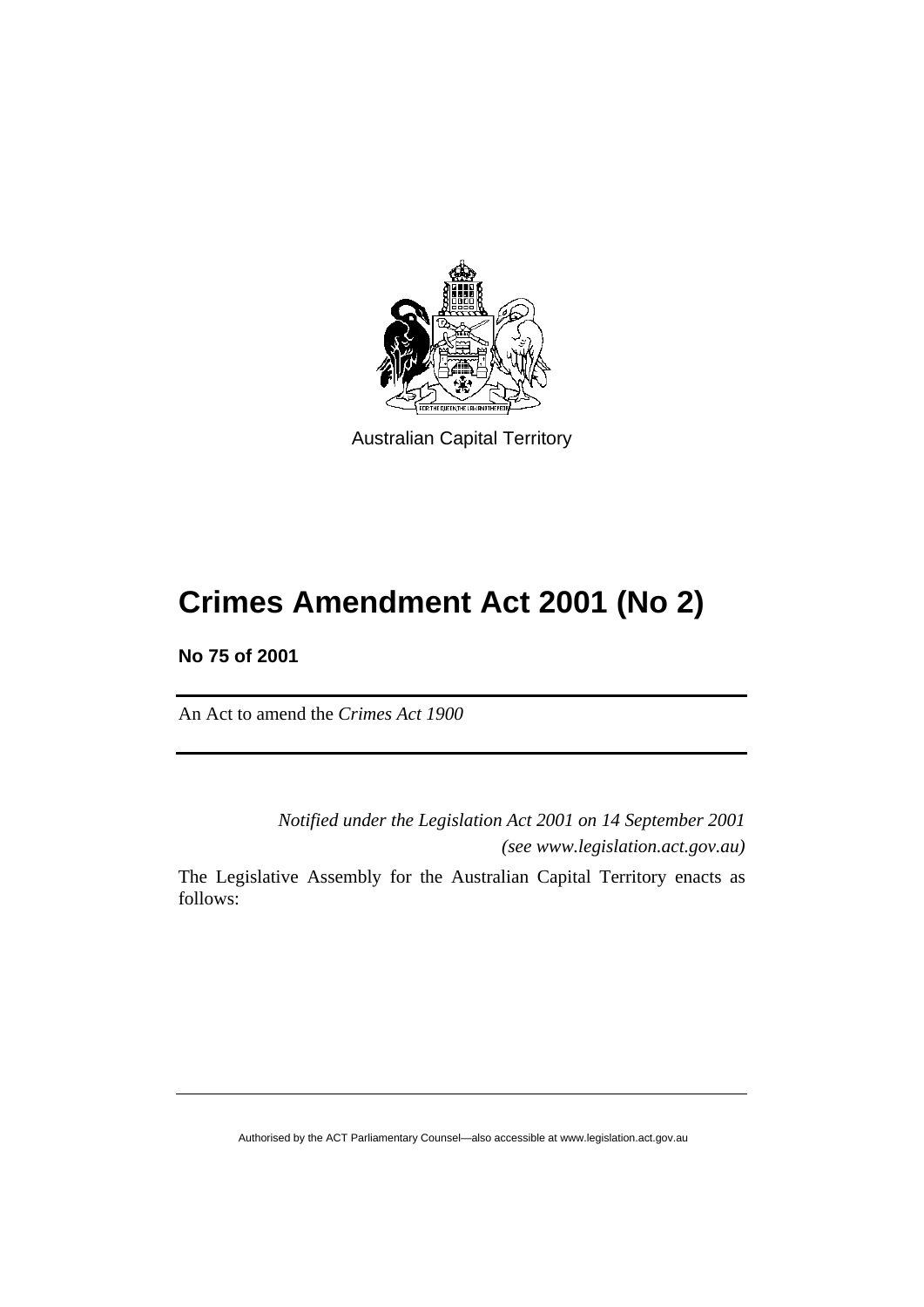Section 1

#### **1 Name of Act**

This Act is the *Crimes Amendment Act 2001 (No 2)*.

#### **2 Commencement**

This Act commences on the day it is notified in the Gazette.

#### **3 Act amended**

This Act amends the *Crimes Act 1900*.

### **4 Stalking Section 34A (2) (f)**

*substitute* 

- (f) telephones, sends electronic messages to or otherwise contacts the stalked person;
- (fa) sends electronic messages about the stalked person to anybody else;
- (fb) makes electronic messages about the stalked person available to anybody else;

#### **5 Section 34A (2)**

*renumber paragraphs when Act next republished under the Legislation Act 2001.* 

#### **6 New section 92NC**

*insert* 

#### **92NC Using the Internet etc to deprave young people**

 (1) A person must not, using electronic means, suggest to a young person that the young person commit or take part in, or watch someone else committing or taking part in, an act of a sexual nature.

page 2 Crimes Amendment Act 2001 (No 2) No 75 of 2001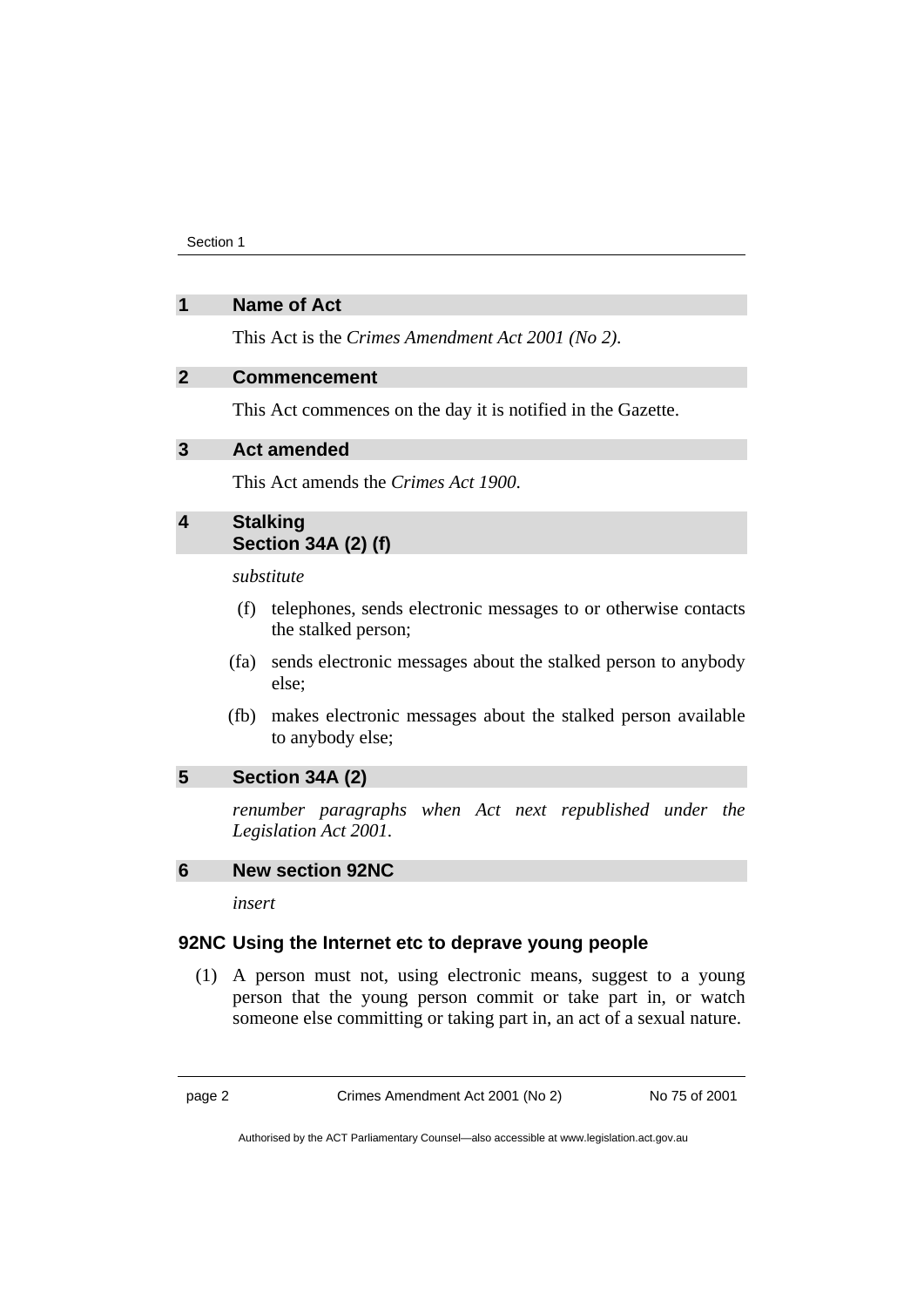Maximum penalty:

- (a) for a 1st offence—imprisonment for 5 years; or
- (b) for a 2nd or subsequent offence—imprisonment for 10 years.
- (2) A person must not, using electronic means, send or make available pornographic material to a young person.

Maximum penalty: 100 penalty units, imprisonment for 5 years or both.

- (3) It is a defence to a prosecution for an offence against subsection (2) if the defendant—
	- (a) is an Internet service provider; and
	- (b) had no knowledge that the defendant's facilities were used to commit the offence.
- (4) It is not a defence to a prosecution for an offence against this section that the young person had consented to—
	- (a) the suggestion being made; or
	- (b) the material being sent or made available.
- (5) However, it is a defence to a prosecution for an offence against this section if the defendant proves that the defendant believed on reasonable grounds that the young person to whom the suggestion was made, or the material was sent or made available, was at least 16 years old.
- (6) In this section:

*act of a sexual nature* means sexual intercourse or an act of indecency.

*classified*—see the *Classification (Publications, Films and Computer Games) (Enforcement) Act 1995*.

*pornographic material* means material that has been, or is likely to be, classified RC, X or R.